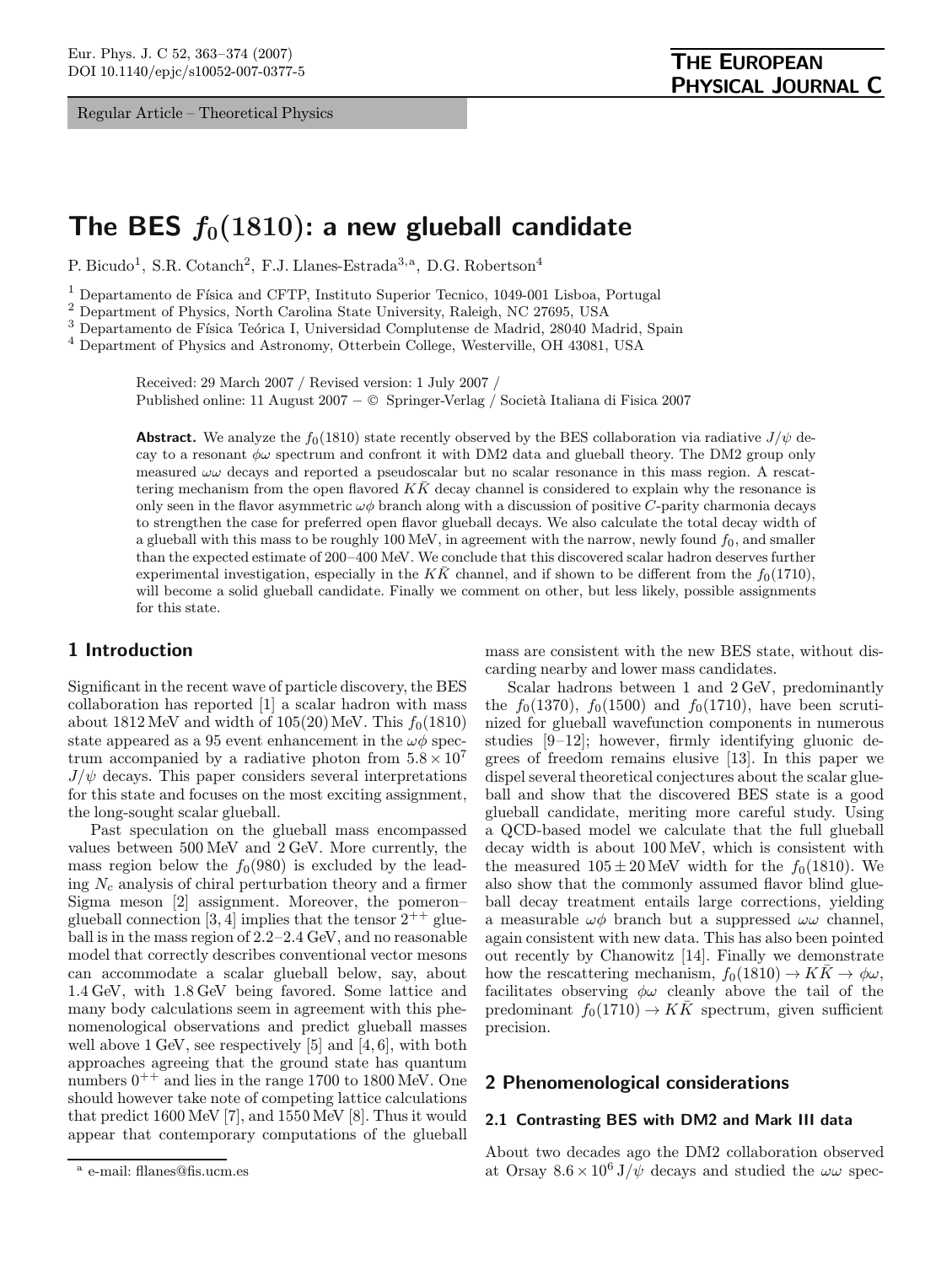trum triggered by radiative decay (photon decays have a 1% branch due to  $\alpha_{\rm EM}/\alpha_{\rm s}$  suppression). They reported [15] a branching ratio,  $B(J/\psi \rightarrow \gamma \omega \omega) = 1.4(0.2)(0.4) \times 10^{-3}$ much larger than the BES  $\gamma \omega \phi$  ratio,  $B(J/\psi \to \gamma \omega \phi)$  =  $2.61(0.27)(0.65) \times 10^{-4}$ , and observed a strong pseudoscalar  $\eta(1760)$  enhancement but concluded that there was no relevant structure near or above 1800 MeV. Of course the  $\omega\omega$  decay must correlate with about  $3\rho\rho$  decays and indeed [16] observed a similar pseudoscalar signal in  $\rho \rho$ about 100 MeV wide, but threshold effects make it difficult to compare these two experiments. A related issue is that there should also be a correlation with the  $\omega\phi$  channel [17, 18] (note that DM2 was not designed to detect  $\omega\phi$ ; however, this can only be observed for resonances above the  $\omega\phi$  1802 MeV threshold (it would also be kinematically suppressed unless significantly above threshold).

Most recently, the BES collaboration also reported [19] an analysis of  $J/\psi \rightarrow \gamma \omega \omega$  from the same  $5.8 \times 10^7 J/\psi$ BESII detector data set. They clearly confirm the  $\eta(1760)$ (mass 1744 MeV, width 244 MeV) and also evidence for a  $0^{++}$  structure, which could correspond to the  $f_0(1710)$ and/or  $f_0(1810)$ . However, it is difficult to determine the mass and width of this scalar hadron due to the dominant contributions from the  $\eta(1760)$ .

We submit that the absence of the  $f_0(1810)$  scalar resonance, independent of its quark-glue structure, in the DM2 and BESII  $\omega\omega$  spectra indicates that the  $f_0(1810)$ decay is not flavor blind. This is because the BESII  $\omega\phi$ signal, combined with flavor independent decay (omitting phase space effects), predicts an  $\omega\omega$  signature that would have also been observed by BESII and DM2. To quantify this, we compute the ratio, R, of  $\omega\omega$  to  $\omega\phi$ phase space factors,  $P(m)$ , folded with a Breit–Wigner

Ratio of  $\omega\omega$  to  $\omega\phi$  phase space 12  $10$ ş 6  $\overline{c}$  $\theta$ 1900 2000 1800  $E(MeV)$ 

**Fig. 1.** Ratio of  $\omega\omega$  to  $\omega\phi$  for a Breit–Wigner folded with phase space

**Table 1.**  $\omega\omega$  events that DM2 would have observed in the  $0^{++}$ channel assuming flavor blind decay. Only four events were recorded by DM2, indicating a preference for open flavor decay. Units for  $\Gamma$  and  $M_{f_0}$  are GeV

| $M_{f{\rm o}}$ |                         | R                 | Predicted DM2 events |
|----------------|-------------------------|-------------------|----------------------|
| 1.812          | 0.105<br>0.085<br>0.125 | 3.9<br>4.1<br>3.8 | 56                   |
| 1.793<br>1.838 | 0.103<br>0.105          | 5.0<br>3.0        | 71<br>43             |

profile (see Fig. 1),

$$
R = \frac{\int_{\omega \omega \text{th}}^2 dm \frac{P_{\omega \omega} (m)}{(m - M_{f0})^2 + \Gamma_{f0}^2 / 4}}{\int_{\omega \phi \text{th}}^2 dm \frac{P_{\omega \phi} (m)}{(m - M_{f0})^2 + \Gamma_{f0}^2 / 4}}.
$$
(1)

Multiplying R by the number of BES  $f_0(1810)$  observed events (95) and the ratio of DM2 to BES  $J/\psi$  total decays  $(8.6 \times 10^6 / 5.8 \times 10^7)$  yields 58  $f_0 \rightarrow \omega \omega$  events DM2 would have reported, assuming equal reconstruction efficiencies and a  $f_0(1810)$  flavor blind decay. However, as detailed in Fig. 2, DM2 only reported  $4 \omega \omega$  events in the  $0^{++}$  channel, which undermines the  $f_0(1810)$  flavor blind decay assumption. Predictions for other possible  $f_0$  mass assignments are summarized in Table 1. Also, rescaling the BES data sample size for appropriate comparison (see





Fig. 2. Dashed line: BES  $\omega\phi$  events rescaled to the DM2 sample size. Solid line: actual  $0^{++}\omega\omega$  DM2 measurement. A DM2 confirming an  $\omega\phi$  decay signal is not possible due to the small  $J/\psi$  sample used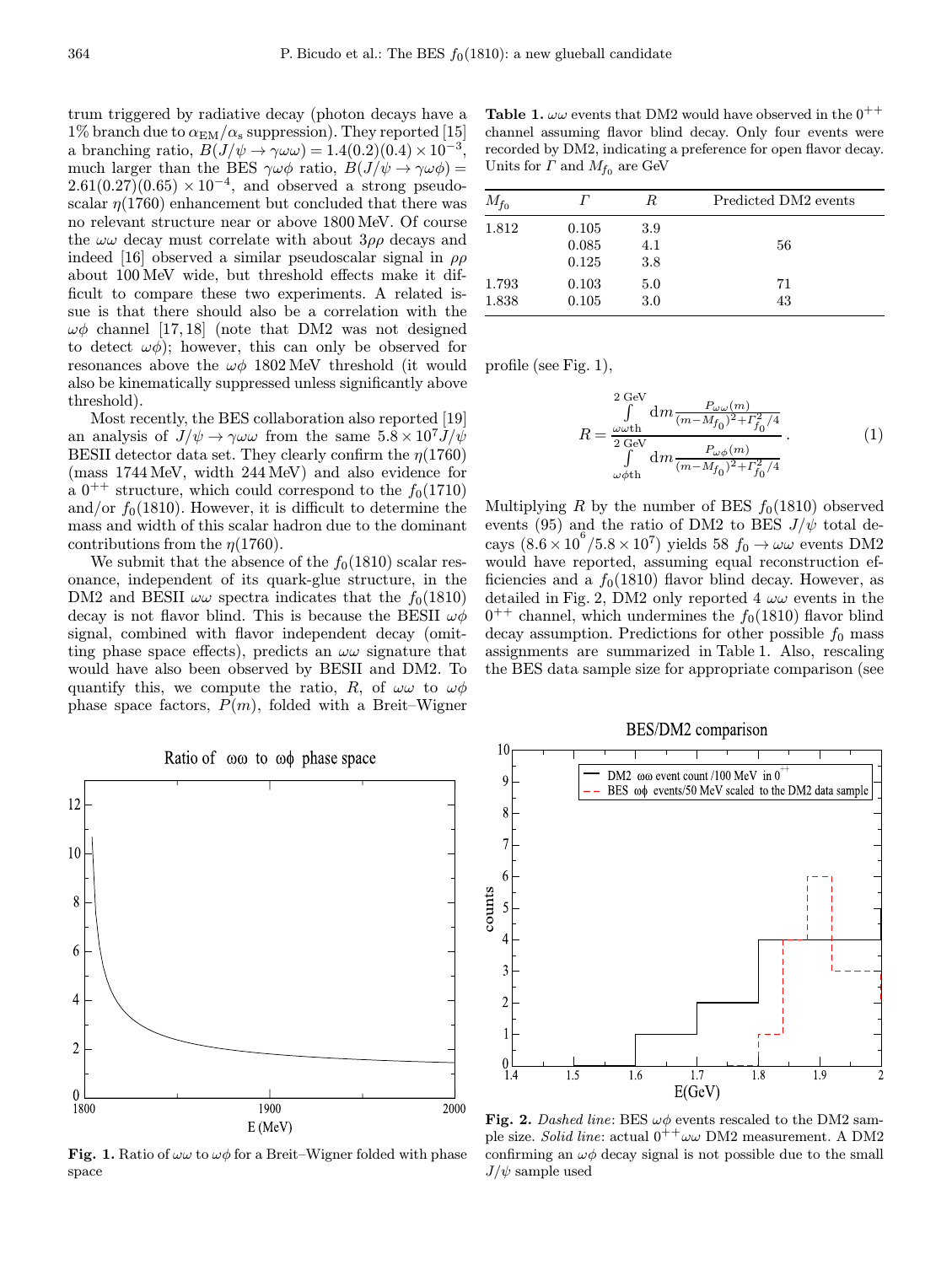dashed line in Fig. 2), yields at best only a few (less than 4)  $\omega\phi$  events that the DM2 collaboration would be expected to observe. It would appear that the number of events in the DM2  $J/\psi$  sample is insufficient to determine whether a resonance is or is not present in their  $\omega\phi$  spectrum even if they were looking for it.

The DM2 data are in overall agreement with the Mark III data at SLAC (see [20] and references therein). The Mark III  $K\bar{K}$  and  $\pi\pi$  spectra featured a prominent  $f_0(1710)$  but no  $f_0(1810)$  state. Somewhat perplexing, BES reported a low statistics study of the  $K^*\bar{K}^*$  spectrum in radiative  $J/\psi$  decays [21] with the 0<sup>++</sup> channel not significantly populated. We also note that the more recent 294  $\gamma\omega\phi$  events cleanly isolated by BES, although only part of the total produced, represent an extremely small branching fraction compared to, for example,  $B(J/\psi \rightarrow$  $\gamma K^* \bar{K}^* = 4(1) \times 10^{-3}$ .

The  $f_0(1810)$  decay profile is perplexing. While suppressed rates to the  $K^*\bar{K}^*$  channel can be understood (note that conservation of  $J^P$  forbids decay to  $K^*\bar{K}$  and  $\rho \pi$ ) due to limited phase space (see next section), what scalar hadron would decay leaving a clear signal in  $\omega\phi$  but apparently none in either of  $K\bar{K}$ ,  $\pi\pi$  or, most significantly,  $\rho \rho$  and  $\omega \omega$ ? In the next section we explain the suppressed  $\rho \rho$  and  $\omega \omega$  decays by arguing that open flavor (strangeness) glueball decays are favored and that  $K\bar{K}$  rescattering plays an important role in the  $\omega\phi$  final state.

#### 2.2 Radiative charmonium decay and glueball formation

Consider the radiative  $J/\psi$  decay to a  $C = +1$  charmonium (on or off-shell) that subsequently decays. Having positive C-parity favors decay via intermediate two gluon states and the resulting spectra should therefore display resonances corresponding to the glueball masses. A simple diagrammatic analysis (see Fig. 3) reveals that open (explicit) flavor decays, which we call "fall apart", dominate over closed (hidden) flavor decays that require color exchange. Here the time axis is horizontal and the (on- or off-shell) decay sequence is: a charmed hybrid, glueball, light hybrid and finally a tetraquark system. This yields

Fig. 3. Depiction of a  $C = +$  charmonium decay via gluonic and quark intermediate time steps (other orderings are possible)

**Table 2.** Selected  $C = +1$  charmonium branching fractions with explicit and hidden strangeness. All numbers should be multiplied by  $10^{-3}$ 

| Channel                                        | $0^{-+}(\eta_c)$ | $0^{++}(\chi_c^0)$         | $1^{++}(\chi_c^1)$          | $2^{++}(\chi_c^2)$        |
|------------------------------------------------|------------------|----------------------------|-----------------------------|---------------------------|
| $K^*\bar{K}^*$<br>$K^+K^-\pi^+\pi^-$           | 9(3)<br>15(6)    | $(4(1)^\dagger$<br>20(4)   | $6(2)^{\dagger}$<br>4.5(10) | $8(2)^{\dagger}$<br>10(2) |
| $K^+ \bar{K}^{*0} \pi^- + cc$                  | 20(7)            | 12(4)                      | 3(2)                        | 5(3)                      |
| $\omega\omega$<br>$\phi\phi$<br>$K^+K^+K^-K^-$ | < 3<br>2.7(9)    | 2.3(7)<br>0.9(5)<br>2.1(3) | 0.39(17)                    | 2(1)<br>2(1)<br>1.4(3)    |

†assuming isospin symmetry

a preference for open flavor mesons (e.g. pseudoscalar or vector kaons) over closed (hidden) flavor  $\omega\phi$  that requires final state rescattering. Table 2 further supports this point, listing established  $C = +1$  charmonia decays [22] to predominantly open flavor meson states. The data are best interpreted by assuming a "fall-apart" decay mechanism with open flavor dominating over the closed strangeness decay that requires color exchange (rescattering). In addition to the  $\phi\phi$  decay we enter the four kaon decay. Likewise in addition to the  $K^*\bar{K}^*$  ratio we listed the branching fraction to two charged pions and two charged kaons. Both sets of numbers seem consistent. Note that the argument of preferential open flavor decay and our invocation of charmonium decays does not depend on the  $J<sup>P</sup>$  quantum numbers of the state, being only tied to the positive C-parity.

# 3 Glueball decay widths

#### 3.1 Existing estimates

In previous work we and others have published estimates for glueball widths which we now summarize before presenting new computations. First, there is the lattice estimate [23] of about 100 MeV. That calculation proceeds by computing the glueball-to-two meson couplings on the lattice, with the help of simple linear extrapolation in the meson mass, and then using the coefficients as the coupling vertices of an effective decay Lagrangian density from which the two-body width follows.

As detailed in [17, 18] the width for the decay of a scalar glueball G to two vector mesons,  $G \to VV'$ , is

$$
\Gamma_{G \to VV'} = \frac{g_{GVV'}^2}{4\pi} \frac{k^3}{M^2} \,,\tag{2}
$$

where  $M = 1$  GeV is a fixed reference mass,  $g_{GVV'}$  is the  $GVV'$  coupling constant and  $k$  is the CM momentum for the decay vector mesons, given by  $k = (M_G/2)[(1 +$  $(x-x')^2 - 4x]^{1/2}$ , with  $x = (M_V/M_G)^2$ ,  $x' = (M_{V'}/M_G)^2$ and  $M<sub>G</sub>$  the scalar glueball mass (now tested against 1812 MeV). Using vector meson dominance (VMD), [18] obtained  $g_{GVV'} = 4.65$ , which gives a small partial width of 1.43 MeV for the  $\omega\phi$  decay, reflecting the near threshold suppressed phase space. An independent work [24, 25] reports a similar value for the coupling,  $q_{GVV'} = 4.23$ .

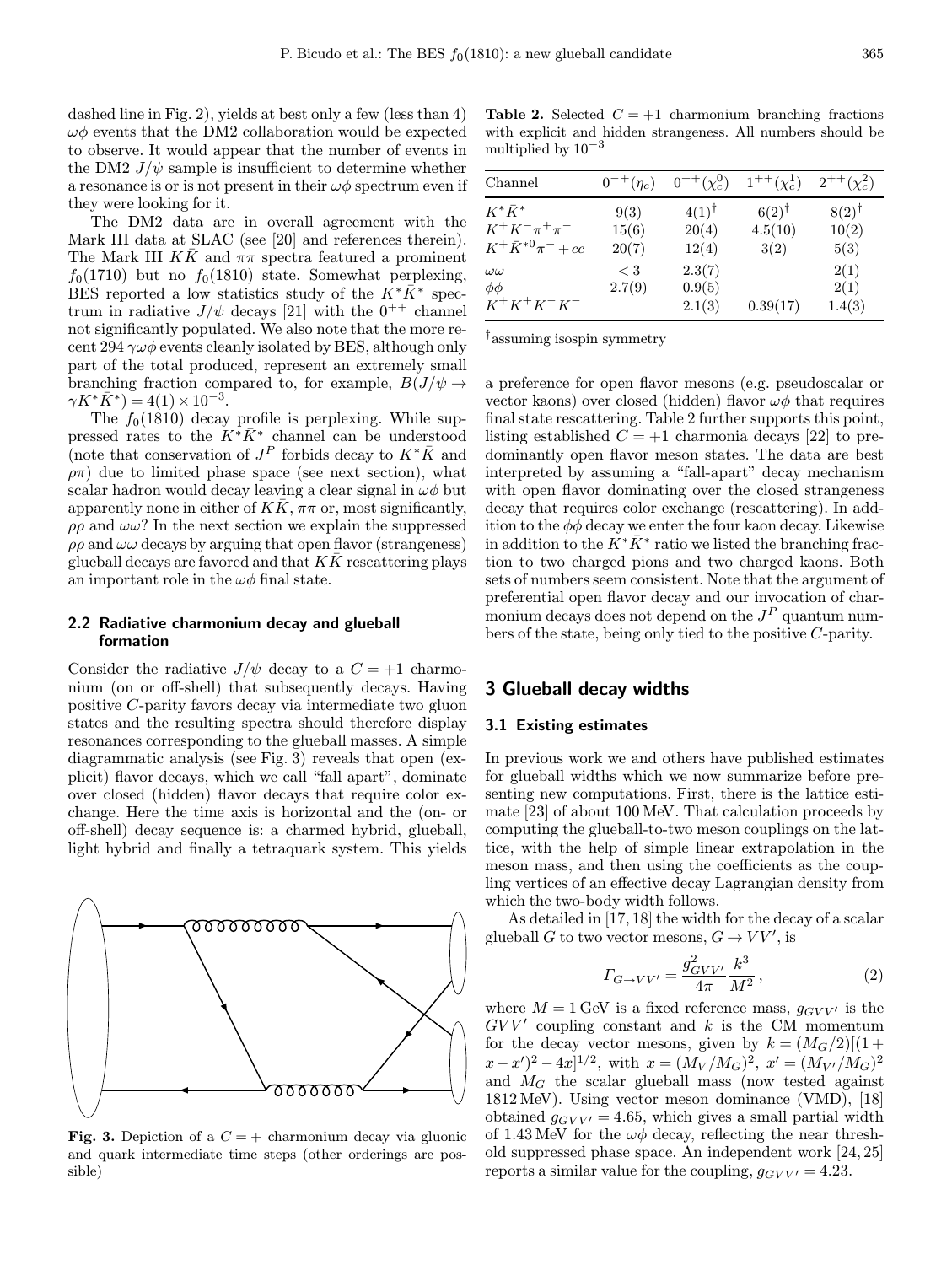Table 3. Partial widths (in MeV) for various values of the glueball mass and coupling. N/P indicates insufficient phase space. The final column is the sum of the other columns and represents a lower bound for the total width

| $M_{f_0}$ | $g_{GVV'}$ | $\Gamma_{\omega\phi}$ | $\Gamma_{\rho\rho}$ | $\Gamma_{\omega\omega}$ | $\Gamma_{K^*K^*}$ | $T_{\rm tot}$ |
|-----------|------------|-----------------------|---------------------|-------------------------|-------------------|---------------|
| 1700      | 4.65       | N/P                   | 72.1                | 62.8                    | N/P               | 135           |
| 1812      |            | 1.43                  | 176                 | 164                     | 4.10              | 346           |
| 1831      |            | 7.16                  | 198                 | 184                     | 11.3              | 401           |
| 1700      | 4.23       | N/P                   | 59.7                | 52.0                    | N/P               | 112           |
| 1812      |            | 1.18                  | 146                 | 135                     | 3.39              | 286           |
| 1831      |            | 5.92                  | 164                 | 153                     | 9.38              | 331           |



Fig. 4. Illustrating glueball decay with final state rescattering of the produced kaons to yield  $\omega\phi$ 

If we assign the larger glueball mass  $M_G = 1812 + 19 =$ 1831 MeV, using the BES quoted upper statistical error, the  $\omega\phi$  partial width increases to 7.16 MeV. For the maximum possible mass (including the quoted 18 MeV systematical error) of 1849 MeV the width further increases to 15 MeV. Table 3 lists predictions for other two-body decays along with parameter sensitivity. Relying on these results alone would suggest that the glueball width is much broader than the  $f_0(1810)$  BES candidate and its decay branching fraction to  $\phi\omega$  is insignificant.

Another glueball approach [26], based upon a string model, predicts a different, smaller total width,  $\Gamma_G =$ 140 MeV. The decay mechanism (with inelastic rescattering of the kaons in the final state) in this constituent model is illustrated in Fig. 4. Their total width is much narrower than expected from VMD but more comparable to the width of the BES candidate. In view of this disagreement between simple string and VMD estimates we have performed a new, first-principles calculation of the glueball width, which is described in the next section.

#### 3.2 Ab-initio glueball width computation

A more fundamental, QCD-based calculation, but independent from lattice gauge theory, for the total width can be obtained using many body theory [27]. In this relativistic, field theoretical approach an effective Coulomb gauge QCD Hamiltonian is approximately diagonalized using the BCS and TDA many body treatments for the vacuum (gap equation with dressed gluons) and hadron states, respectively. The results are briefly described, with further details relegated to Appendix A.

The glueball is represented by the lightest Fock state consisting of two constituent BCS transverse gluons, which decay to two quark pairs that subsequently hadronize. The decay matrix element is

$$
\mathcal{M} = \langle G | \frac{1}{2} \int \mathrm{d} \mathbf{x} \, \mathrm{d} \mathbf{y} \mathcal{H}_{qg}(\mathbf{x}) g(\mathbf{x}, \mathbf{y}) \mathcal{H}_{qg}(\mathbf{y}) | q q \bar{q} \bar{q} \rangle \,, \quad (3)
$$

where the quark–gluon Hamiltonian field interaction density is specified in the Appendix A and  $g(x, y)$  is the propagator for intermediate scalar hybrid meson states. The scalar glueball state involving BCS quasi-gluon creation operators  $\alpha^{\dagger}$ <sup>*a*</sup>, with color index *a*, operating on the BCS vacuum  $|\Omega\rangle$ , is

$$
|G\rangle = \int \frac{\mathrm{d}\mathbf{k}}{(2\pi)^3} \frac{\phi(\mathbf{k})}{\sqrt{4\pi}} \frac{\sqrt{M_G}}{4} \alpha^{\dagger a}(\mathbf{k}) \cdot \alpha^{\dagger a}(-\mathbf{k}) | \Omega \rangle \,, \quad (4)
$$

with wavefunction normalization

$$
\int \frac{d\mathbf{k}}{(2\pi)^3} \frac{|\phi(\mathbf{k})|^2}{4\pi} = 1.
$$
 (5)

The unit normalized quark state is

$$
|\mathbf{q}\lambda\rangle = \sqrt{2E} \sum_{\mathcal{C}=1}^{3} B_{\lambda\mathcal{C}}^{\dagger}(\mathbf{q}) \hat{\epsilon}_{\mathcal{C}} | \Omega \rangle , \qquad (6)
$$

for dressed quark creation operator  $B^{\dagger}_{\lambda\mathcal{C}}(\mathbf{q})$  and color vector  $\hat{\epsilon}_{\mathcal{C}}$ . Finally, the width is given by

$$
d\Gamma = \frac{1}{2M_G} |\mathcal{M}|^2 d\Phi_4 , \qquad (7)
$$

where the four-body phase space for the final quarks is

$$
d\Phi_4 = (2\pi)\delta^4 \left(M_G - \sum_{i=1}^4 E_i\right) \left(\prod_{i=1}^3 \frac{dq_i}{(2\pi)^3 2E_i}\right) \frac{1}{2E_4}.
$$
\n(8)

Consult Appendix A for the remaining, technical details of this large-scale, multidimensional integral calculation. However, using dimensional analysis immediately reveals that the total width is of order 100 MeV. Numerical predictions are listed in Table 4. The first column is our reference calculation and lists the widths for a glueball with mass 1812 MeV and a flavor independent quark–gluon coupling vertex. The second column is for a flavor dependent and stronger ssg vertex, inspired by a Landau gauge study in which resummed, leading  $N_c$  radiative corrections were more suppressed for light quarks. The dependence on flavor factors follows directly from (A.17). The third column illustrates the sensitivity to the glueball wavefunction. The calculation is the same as the first column, except that the TDA wavefunction is taken from [4], where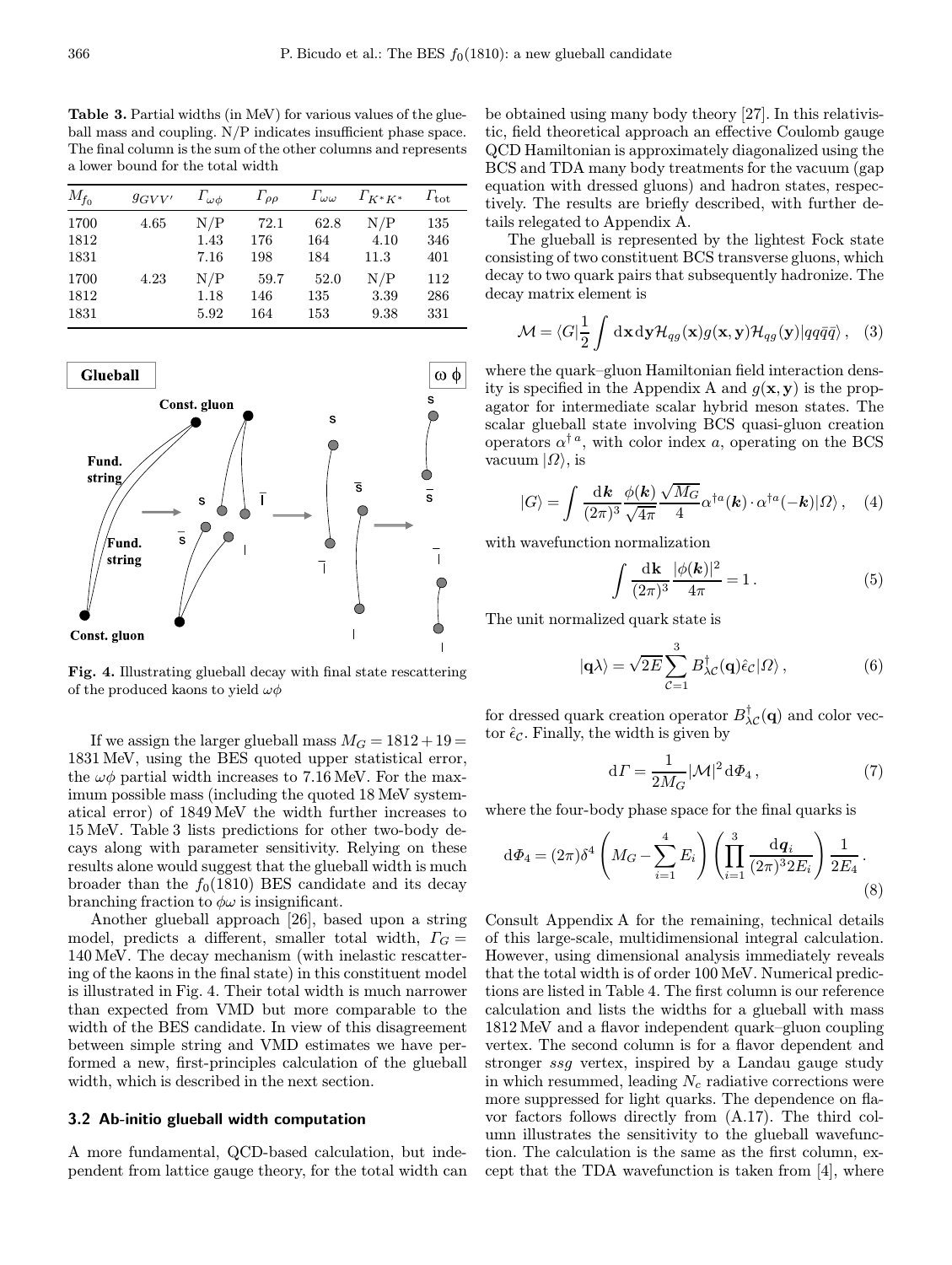| Widths (MeV)                    | Flavor independent<br><i>agg</i> vertex | $ssg \simeq \frac{10}{7} uug(ddg)$ | $G$ wf. from [4],<br>$\Lambda = 8$ GeV | $G$ wf. from [4],<br>$\Lambda = 0.9 \,\text{GeV}$ |
|---------------------------------|-----------------------------------------|------------------------------------|----------------------------------------|---------------------------------------------------|
| $\Gamma_{\rm tot}$              | 100                                     | 175                                | 50                                     | 90                                                |
| $\Gamma_{\text{light-light}}$   | 50                                      | 50                                 | 25                                     | 45                                                |
| $\Gamma_{\text{light-strange}}$ | 30                                      | 65                                 | 15                                     | 30                                                |
| $\Gamma_{\rm strange-strange}$  | 15                                      | 60                                 |                                        | 10                                                |

Table 4. Total and partial widths for a scalar glueball with mass 1812 MeV. 'Light' refers to a light  $u/d$  quark–antiquark pair and 'strange' denotes a  $s\bar{s}$  pair

a slightly lighter scalar glueball mass of about 1725 MeV was calculated (however we maintain the BES 1812 MeV kinematics/phase space). Finally the fourth column illustrates the sensitivity to the momentum cut-off used in the calculation and represents probability flux leaking to other channels. Wavefunction components leading to total momentum/energy above the mass of the decaying glueball are virtual and suppress the width. Eliminating them by artificially reducing the cut-off in the glueball wavefunction to  $M<sub>G</sub>/2$  increases the width by about a factor of 2, which is also the upper bound to the cut-off sensitivity.

Note that in contrast to the above phenomenological models, the calculated total widths from the more fundamental theory are narrower, of order 100 MeV, and consistent with the BES measurement. Indeed, our result also affirms an argument for narrow glueball widths published [28] some time ago based on the OZI rule and originally applied to the oddball (three gluon 1−− glueball [27]). The assertion was that charmonia decay dominantly via a glueball/oddball intermediate state, which in turn selects light hadron decay channels, so that the actual width of the glueball is about the geometric mean of the width of OZI-allowed and OZI-suppressed decays, of order of a few tens of MeV.

Concluding this subsection, our best estimate for the total glueball width is about 100 MeV. This estimate is based on a field theory approach where conventional mesons and glueballs are treated simultaneously and with the same parameters, as opposed to phenomenological hadron models or exclusively constituent glueball models (that also have problems of their own). It is noteworthy that the estimate is in agreement with existing lattice computations, although neither should be expected to be more accurate than roughly a factor of 2. Of course, this field theory approach also predicts the mixing between these different Fock space sectors, and we argue in Appendix B.4 below that this mixing will not substantially alter the width of the largely-glueball state. More detailed estimates are planned for the near future.

# 3.3 Width ratios including final state rescattering

We have also evaluated final state effects and present further details in Appendix B. Here we qualitatively comment and focus on a simple rearrangement potential between the  $KK$  and  $\phi\omega$  channels. This flavor exchange, contact potential couples different channels and illustrates how the  $\omega\phi$ 

signal can arise from other channels by final state rescattering. Table 5 lists the ratio of channel 2 to 1 partial widths for different potential strengths.

The widths are calculated using second order perturbation theory, which should be reasonable as long as the width ratio remains below 1. Also note that  $K^*\bar{K}^*$  and  $\rho\rho$ rescattering effects are suppressed by their large widths (50 and 150 MeV, respectively), which will broaden any signal and are thus not relevant to the narrow BES state. More promising is the  $K\bar{K} \to \omega \phi$  rescattering process, which is somewhat smaller but still sizeable.

Other factors explain why the  $\pi\pi \to \omega\omega$  process is not important. Whereas the two processes

$$
G \to K\bar{K} \to \omega\phi ,
$$
  

$$
G \to \pi\pi \to \omega\omega
$$

have similar rescattering strengths, there is a factor of about 2 suppression with respect to the  $\omega\phi$  due to the stronger strange quark coupling, and an additional factor of about 4 from wavefunction overlap suppression due to the very different scales involved. This reduces the relative rescattering contribution to  $\omega\omega$  by almost an order of magnitude. An  $f_0(1810)$  signal in this channel would not be observed by DM2, and at best marginally with the BES statistics.

As for the current absence of a BES  $f_0(1810)$  signal in  $KK$ , we submit that a more extensive measurement will observe this decay. This should include a careful examination of any enhancement in the tail of the established  $f_0(1710) \rightarrow KK$  decay. A related issue, first pointed out in [17, 18], is that the  $\omega \phi \rightarrow K K 3 \pi$  is a distinctive, novel glueball signature that is easily detected. It may be that the other decay channels were more difficult to observe due to pion background effects (e.g.  $\rho \rho \rightarrow 4\pi$  and  $\omega \omega \rightarrow 6\pi$  and even  $\eta\eta, \eta\eta' \to \text{multiple } \pi$ .

Table 5. Rearrangement potential factors and ratio of widths for different channels using  $V_{SS} \simeq 200$  MeV. See Appendix B for details

| $1 \rightarrow 2$                     | $ {\rm Spin} ^2$ | $ Flavor ^2$ | $ v_{\rm re} $      | $\Gamma_2/\Gamma_1$ |
|---------------------------------------|------------------|--------------|---------------------|---------------------|
| $K^*\bar K^*\to\phi\omega$            | 25/4             | 2            | $100 \text{ MeV}$   | 0.044               |
| $K\bar{K} \to \phi\omega$             | 3                | 2            | 69 MeV              | 0.006               |
| $\rho \rho \rightarrow \omega \omega$ | 25/4             | 9/4          | $106\,\mathrm{MeV}$ | 0.020               |
| $\pi\pi \rightarrow \omega\omega$     | 3                | 9/4          | $73\,\mathrm{MeV}$  | 0.011               |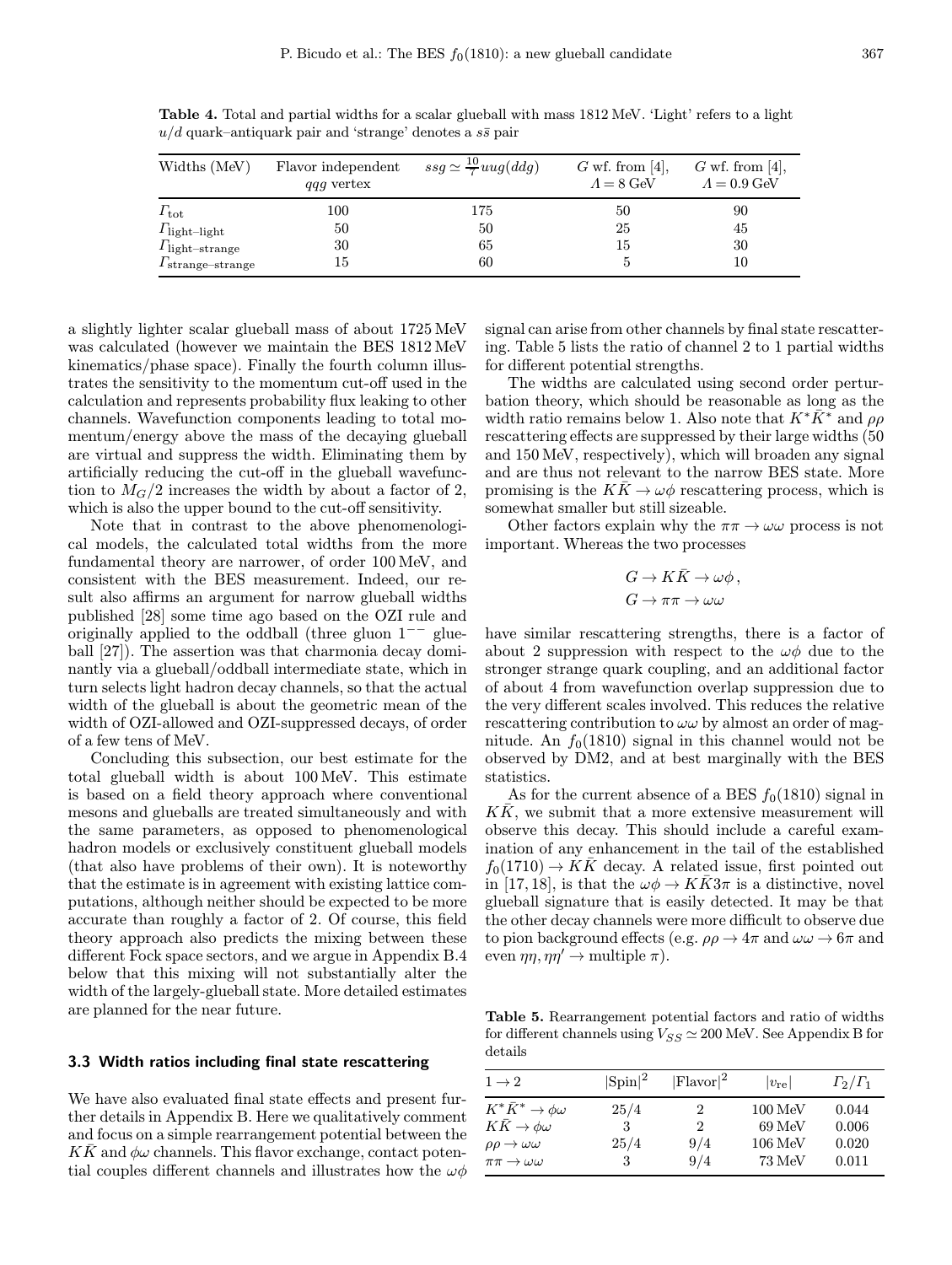# 4 Alternative  $f_0(1810)$  scenarios

## 4.1 Threshold cusp

We first examine the possibility that a threshold cusp [29] explains the structure in the  $\omega\phi$  spectrum. This kinematical enhancement occurs when a two-body system inelastically couples strongly to another open channel near threshold. Even at 1.8 GeV this condition is possible, and this would produce a low momentum scattering amplitude having the form  $A+B/k$  with k the  $\omega\phi$  center of mass momentum. However, multiplying the BES data by kinematical factors appropriate to each bin yields a resonance that is well separated from threshold, which seems to rule out this option.

Furthermore, the DM2  $\omega\omega$  and  $\rho\rho$  data should have a similar cusp, but there are none. Rather, these data reveal a prominent peak, the  $\eta(1760)$ , 200 MeV above threshold, and clearly monotonically fall towards lower energies.

## 4.2 Conventional or hybrid meson

Even though there have been many scalar meson studies, their structure is still not completely understood. In the absence of mixing (claimed to be significant in most analyses), quark model  $f_0$  states have 2 isoscalar flavor combinations,  $s\bar{s}$  and  $n\bar{n} = (u\bar{u} + d\bar{d})/\sqrt{2}$ , with  $2S+1$ <sub>LJ</sub> = 3 P<sub>0</sub>. Their ground states are slightly above 1 GeV [30], and for this argument we use 1.1 and 1.4 GeV for the light and strange quark combinations, respectively. Adding 500–600 MeV for the required radial excitation (e.g.  $\phi(1020)$  and its radial excitation  $\phi(1680)$ ) yields 1.6–1.7 GeV for the light, and 2 GeV for the strange combination. The light quark combination is marginally too low while the  $s\bar{s}$  radial excitation state is too high to explain a resonance at 1.8 GeV. Moreover, one would expect the latter to have a sizeable  $K\bar{K}$  branching fraction, but this is not visible in the Mark III data [20], where the  $f_0(1710)$  is dominant. Mixing the  $f_0(1710)$ with a  $n\bar{n}$  radial excitation may perhaps explain the BES peak. If so its decay to  $f_0(1370)\pi\pi$  might be visible, however there is no simple mechanism explaining why this state should appear in  $J/\psi$  decays. Although this assignment cannot be rejected, these arguments make us suspicious.

We next examine hybrid mesons. In many body theory [31], hybrid mesons with the minimal Fock space assignment  $q\bar{q}q$  in an s-wave yield a triplet  $(0, 1, 2)^{++}$  and a pseudovector 1<sup>+</sup><sup>−</sup>. However, for typical values of the string tension,  $\sqrt{\sigma} = 367 \text{ MeV}$ , their masses are near but above 2 GeV. Similar, though a bit lighter, results are obtained in the flux tube model and lattice gauge theory, so one cannot discard a hybrid state as low as 1.8 GeV. However, qualitatively comparing hybrid and glueball total width calculations, the hybrid width will be much broader, since there is only one gluon–quark vertex interaction, instead of two, yielding one less factor of  $\alpha_s^2$  suppression. Therefore a broader state than the BES result is expected.

## 4.3 The  $f_0(1710)$  tail

The mass and width of the  $f_0(1710)$ , another glueball candidate, are poorly determined and the PDG values are  $M = 1714(5)$  MeV,  $\Gamma = 140(10)$  MeV. However, consistent with recent BES data, these values could be as high as  $M = 1740$  MeV,  $\Gamma = 166$  MeV. In this case, an overlap with the trailing edge of the  $f_0(1710)$  Breit–Wigner distribution could produce the observed  $\omega\phi$  signal. However, this possibility appears unlikely considering the near threshold behavior of the BES  $\omega\phi$  spectrum. As in the cusp hypothesis, the current data seems to indicate that the resonance is separated from the threshold and therefore cannot stem from the  $f_0(1710)$ . Higher sample count studies would be very useful.

#### 4.4 Four quark states

Tetraquark systems, another actively investigated area, also appear naturally as an intermediate step in a  $J/\psi$ decay chain. However, as in the hybrid case, one expects a four quark state to decay with a broad width generating a background, not a sharp signal, for radiative  $J/\psi$  decay. Related with this is that a realistic tetraquark width prediction also requires including  $K\bar{K}$  rescattering effects, since the  $\omega\phi$  attraction is not as strong as in KK, where annihilation diagrams provide attractive forces. The quark rearrangement coupling between the  $K^*\bar{K}^*$  and  $\omega\phi$  channels also provides attraction (see Appendix B). This follows from the resonating group method (RGM) [32–34], which predicts an increased attraction between mesons when each has a quark and antiquark of the same flavor. Hence if the BES state is not a glueball, the RGM coupled channels will play an important role in elucidating its structure and applications of our model to this system are in progress.

# 5 Summary and conclusions

In this work we have examined and compared independent  $J/\psi$  decay data sets in the 1800 MeV mass region. Based on the data reported by the BES collaboration, we believe that the newly found  $f_0(1810)$  is a promising glueball candidate or a state with a large glueball component. Significantly, its mass and quantum numbers are in agreement with previous theoretical expectations and its somewhat surprising narrow width of the order of 100 MeV is consistent with new fundamental calculations. We have addressed the perplexing issue of its selective decay to the  $\omega\phi$  channel and discussed why it was not observed in both the BESII and the smaller sample DM2 measurements in the  $\omega\omega$  channel. Also the  $\pi\pi$  and KK channels have been examined by MARK III, and only the broad  $f_0(1710)$ structure is apparent. However, the binning of these data is somewhat coarse and further structure cannot be ruled out. The DM2 data [35] shows a falling slope probably due to the  $f_0(1710)$  tail. Higher precision studies are clearly needed.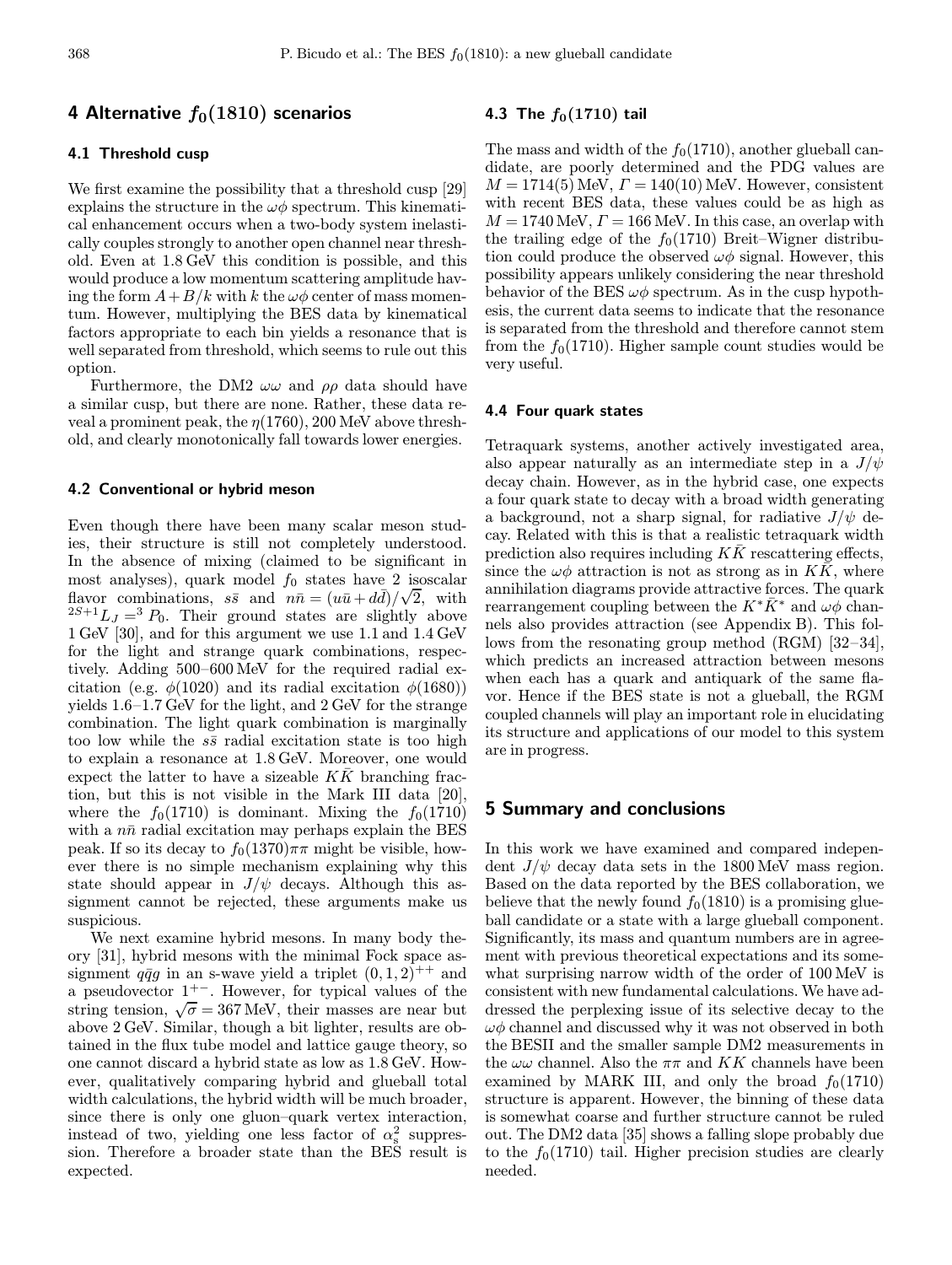We also noted that the rescattering process,  $J/\psi \rightarrow$  $\gamma G \to \gamma K \bar{K} \to \gamma \omega \phi$ , may be producing the BES signal. In view of the importance of glueballs, we submit that a precision study of the  $KK$  spectrum is crucial for either resolving this or, more exciting, indeed establishing a new gluonic state near 1800 MeV.

Acknowledgements. F.J. Llanes-Estrada appreciates inspiring discussions on  $J/\psi$  decays with W.S. Hou and also on glueball widths with A. Goldhaber. Work supported in part by Spanish grants FPA 2004-02602, 2005-02327, PR27/05-13955-BSCH (FJL), U.S. DOE Grant No. DE-FG02-03ER41260 (SRC), Research Corporation (DGR) and the Ohio Supercomputer Center (DGR).

# Appendix A: Computation of the inclusive decay width

Here we present the many body effective QCD Hamiltonian calculation for the glueball decay to four quarks that subsequently hadronize. In the Coulomb gauge the effective quark Hamiltonian contains an instantaneous interaction, mediated by the infrared enhanced Coulomb potential, and a transverse gluon exchange interaction that is infrared suppressed via the generation of a mass gap [36]. First the instantaneous interaction is diagonalized to obtain the glueball bound state wavefunction. Then the triple quark–gluon coupling interaction

$$
H_{qg} = g \int \mathrm{d}\boldsymbol{x} \Psi^{\dagger} T^a \boldsymbol{\alpha} \, \Psi \cdot \boldsymbol{A}^a \tag{A.1}
$$

is treated perturbatively to compute the decay amplitude. Omitting the momentum conserving delta functions arising from the commutators, th e integrand, I of the matrix element in (3) reduces to

$$
I(G \to q_1 q_2 q_3 q_4)
$$
  
=  $\text{CT}\sqrt{2}\frac{g^2(k)}{2\omega(k)}\sqrt{2M2E_1 2E_2 2E_3 2E_4}$   

$$
\times \frac{\phi(k)}{\sqrt{4\pi}}GS_{\mathcal{C}_1\mathcal{C}_2\mathcal{C}_3\mathcal{C}_4}(\hat{\mathbf{q}}_1 \hat{\mathbf{q}}_2 \hat{\mathbf{q}}_3 \hat{\mathbf{q}}_4).
$$
 (A.2)

For total (inclusive) decay the color tensor is

$$
CT = \frac{\delta_{ab}}{\sqrt{8}} T^a_{\mathcal{C}_1 \mathcal{C}_2} T^b_{\mathcal{C}_3 \mathcal{C}_4} , \qquad (A.3)
$$

which when squared and summed over the quark color indices  $\mathcal{C}_i$  yields the squared color factor  $\overline{\text{CF}}^2 = 1/4$ . The above result is for only one specific flavor and below we include the modification for application to three light flavors ciude the modification for application to three light flavors  $(u, d, s)$ . The  $\sqrt{2}$  factor is a result of gluon exchange symmetry and the glueball normalization in (4). The gluon selfenergy,  $\omega(k)$ , follows from the intermediate gluon propagators in Fig. 3 and is the solution of a mass gap equation that is well approximated by  $\sqrt{m_g^2 + k^2}$  (used here). The tensor S depends on the spinors in the Fourier expansion of

the quark field  $\Psi$  and the Dirac  $\alpha$  matrices coupled to the gluon spins. These spinors are usually expressed in terms of a BCS angle, whose relation to the running mass (from the quark gap equation) is  $\sin \phi(q) = s_q = m(q)/\sqrt{m(q)^2 + q^2}$ (here we fix  $m(q) = m$ ). Squaring the matrix element and summing over spins in the final state, we find, in terms of unit momentum vectors

$$
\sum_{\mathcal{C}_1\mathcal{C}_2\mathcal{C}_3\mathcal{C}_4} |S|^2 = (1 + s_1 s_2)(1 + s_3 s_4)
$$
  
+  $(1 + s_1 s_2) c_3 c_4 \hat{k} \cdot \hat{q}_3 \hat{k} \cdot \hat{q}_4$   
+  $(1 + s_3 s_4) c_1 c_2 \hat{k} \cdot \hat{q}_1 \hat{k} \cdot \hat{q}_2$   
+  $c_1 c_2 c_3 c_4 \left[ \hat{q}_1 \cdot \hat{q}_3 \hat{q}_2 \cdot \hat{q}_4 + \hat{q}_2 \cdot \hat{q}_3 \hat{q}_1 \cdot \hat{q}_4 - \hat{q}_1 \cdot \hat{q}_2 \hat{q}_3 \cdot \hat{q}_4 - \hat{k} \cdot \hat{q}_2 \hat{k} \cdot \hat{q}_4 \hat{q}_1 \cdot \hat{q}_3 - \hat{k} \cdot \hat{q}_1 \hat{k} \cdot \hat{q}_4 \hat{q}_2 \cdot \hat{q}_3 + \hat{k} \cdot \hat{q}_1 \hat{k} \cdot \hat{q}_2 \hat{q}_3 \cdot \hat{q}_4$   
+  $\hat{k} \cdot \hat{q}_3 \hat{k} \cdot \hat{q}_4 \hat{q}_1 \cdot \hat{q}_2 - \hat{k} \cdot \hat{q}_2 \hat{k} \cdot \hat{q}_3 \hat{q}_1 \cdot \hat{q}_4 - \hat{k} \cdot \hat{q}_1 \hat{k} \cdot \hat{q}_3 \hat{q}_2 \cdot \hat{q}_4$   
+  $2 \hat{k} \cdot \hat{q}_1 \hat{k} \cdot \hat{q}_2 \hat{k} \cdot \hat{q}_3 \hat{k} \cdot \hat{q}_4 \bigg|.$  (A.4)

Since all possible relative angles in the final state appear, I is only invariant under rigid rotations of the five vectors. With this, the squared decay matrix element summed over the final state color, spin and flavor indices reads

$$
\sum |I|^2 = \mathbf{F} \mathbf{F}^2 R
$$
  
\n
$$
R = \mathbf{C} \mathbf{F}^2 \frac{2}{4\omega(k)^2} 2M 2E_1 2E_2 2E_3 2E_4
$$
  
\n
$$
\times \frac{|\phi(k)|^2}{4\pi} (4\pi\alpha_s(k))^2 |GS_{1234}|^2.
$$
\n(A.5)

Symmetry considerations apply if both emitted quark– antiquark pairs are indistinguishable and we absorb this into the flavor factor  $FF^2$  below.

Let us now examine the phase space integrals. Momentum conservation for a decaying glueball at rest requires

$$
\mathbf{q}_1 + \mathbf{q}_2 + \mathbf{q}_3 + \mathbf{q}_4 = 0, \tag{A.6}
$$

yielding for the gluon momentum

$$
k = q_1 + q_2 = -q_3 - q_4. \tag{A.7}
$$

There are nine integration variables in (8). We can arbitrarily fix **k** along the third axis and obtain a  $4\pi$  factor for global rotations. Further we can integrate one azimuthal angle (say  $\phi_1$ ) around this fixed axis, an operation preserving all relative angles. The modulus  $k = |\mathbf{k}|$  remains an independent variable. The others can be chosen as  $q_1 = |{\bf q}_1|$ ,  $\cos \theta_{q_1k}$  (which automatically fixes  $\mathbf{q}_1$  and  $\mathbf{q}_2$ ), and the three spherical coordinates of  $\mathbf{q}_3$ ,  $q_3 = |\mathbf{q}_3|$ ,  $\cos \theta_{q_3k}$  and  $\phi_3$ . Only five of these six are independent, since we have not utilized the energy conservation relation. This imposes cumbersome restrictions on the angular variables, so it is convenient and customary to introduce an auxiliary variable,  $\mathcal{E}$ , representing the energy of the second pair, by means of

$$
\delta\left(M_G - \sum E_i\right) = \int \delta(M_G - \mathcal{E} - E_1 - E_2) \times \delta(\mathcal{E} - E_3 - E_4) \, d\mathcal{E}.
$$
 (A.8)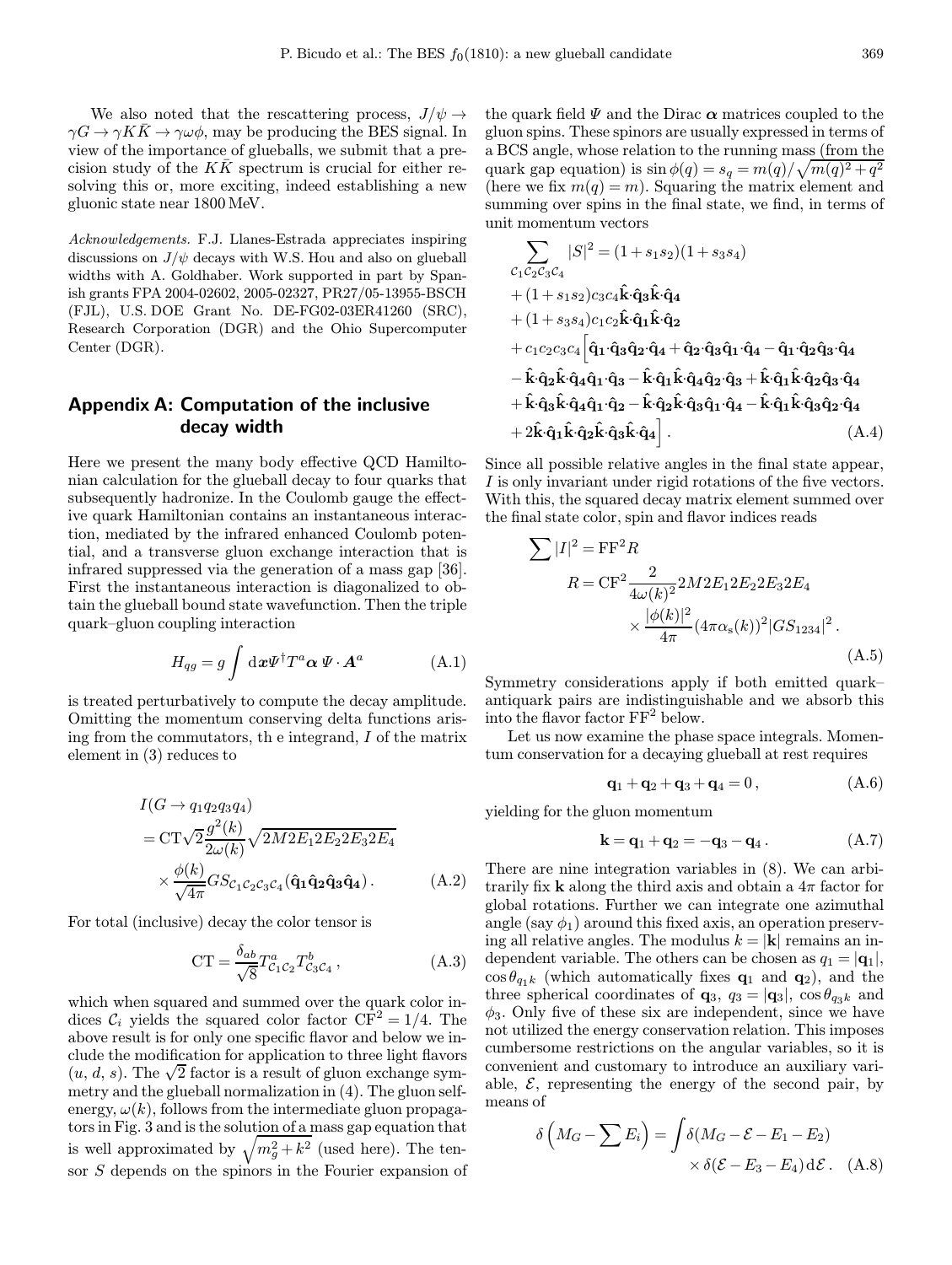The two  $\delta$  functions can be used to integrate over the two polar angles  $\cos \theta_{q_1k}$  and  $\cos \theta_{q_3k}$ , leaving only the  $\mathcal E$  integration with integration limits fixed by the requirement that the cosine values remain in the interval  $(-1, 1)$ . This is easily implemented in our 5 dimensional Monte Carlo computation by rejecting points exceeding this bound. The resulting polar cosines are

$$
\cos \theta_{q_1 k} = \frac{m_2^2 + q_1^2 + k^2 - (M_G - \mathcal{E} + E_1)^2}{2kq_1}, \quad (A.9)
$$

$$
\cos \theta_{q_3k} = \frac{(\mathcal{E} - E_3)^2 - (m_4^2 + q_3^2 + k^2)}{2kq_3}.
$$
 (A.10)

Note that the change of variable from energy to angle in each of the  $\delta$  functions adds an extra factor

$$
\delta(E_0 - E) = \delta(E_0 - \sqrt{m^2 + k^2 + q^2 + 2kq\cos\theta})
$$
  
=  $\frac{E_0}{kq} \delta(\cos\theta_0 - \cos\theta).$  (A.11)

There are then four remaining integration variables  $k$ ,  $q_1, q_3, \phi_3$ , for a total of five integrals that are performed numerically. A representation for the coupling  $\alpha_s$  in the infrared is needed and we use [37]

$$
\alpha_{\rm s}(k) = \frac{4\pi}{9\log((k^2 + M_0^2)/\Lambda^2)},\tag{A.12}
$$

with  $\Lambda \simeq 0.2$ –0.21 GeV and  $M_0 \simeq 1$ –1.1 GeV. The final ingredient is the propagator  $g(x, y)$  for the intermediate hybrid meson cut in Fig. 3, necessary for a second order calculation. Its exact energy eigenfunction expansion is

$$
g = \sum_{h=\text{hybrid}} |h\rangle \frac{1}{M_G - E_h - i\epsilon} \langle h|.
$$
 (A.13)

The spectrum of hybrid mesons has been studied with this many body method in [31] where, for string tension  $\sqrt{\sigma}$  = 367 MeV, the ground state scalar hybrid meson has mass 2100 MeV. Excitations thereof appear with spacings similar to those in ordinary meson quark models. We use  $g =$  $1/(M_G - M_h) \simeq 1/(300 \,\text{MeV})$  and dressed quark masses  $m_u = m_d = 100$  MeV,  $m_s = 200$  MeV, consistent with prior work using the same approach and parameters. These values are typical of the masses calculated in [38], but somewhat low compared to quark model phenomenology, since in field theory approaches a sizeable fraction of the hadron mass originates in the self-energy contribution in the bound state problem and not in the mass gap equation. These values also yield a realistic conventional hadron spectrum. Similarly we have  $m_q = \omega(0) = 650$  MeV, where  $\omega(k)$  is the solution of the gluon gap equation of pure gluodynamics [6] .

Finally, let us examine the flavor factors. For an inclusive decay we can separate the sum over the final states

$$
\sum_{\text{flavor}} |I|^2 = \sum_{\text{diff}} |I|^2 + \sum_{\text{same}} |I|^2 = \text{FF}^2 R, \quad (A.14)
$$

where

$$
FF \propto \langle \Omega | (u\bar{u} + d\bar{d} + s\bar{s}) \sum_{q'\bar{q}'} |q'\bar{q}'\rangle \qquad (A.15)
$$

$$
\langle q'\bar{q}' | (u\bar{u} + d\bar{d} + s\bar{s}) | q\bar{q}q\bar{q}\rangle.
$$

We have

$$
FF2 = 4 \cdot 3 + \frac{1}{2^2} \cdot 16 \cdot 3 = 24 , \qquad (A.16)
$$

where the first term accounts for the case where the outgoing quark pairs have different flavors, and the second for the case where the outgoing flavors are the same. The 3 in each term reflects the number of distinct choices for three flavors  $(u, d, s)$ , and the  $1/2<sup>2</sup>$  corrects for over-counting in the sum over final states with two pairs of identical particles. If we separate by flavor channel the corresponding factors are 12 for light–light, 8 for light–strange and 4 for strange–strange. With this we obtain the complete expression for the glueball width (see Table 4 for numerical results)

$$
I = \frac{(2\pi)(4\pi)}{(2\pi)^9} \int_{0}^{M_G} 2\pi \, d\mathcal{E} \int_{0}^{2\pi} d\phi_3 \int_{0}^{M_G/2} k^2 \, d k
$$
  
\$\times \int\_{0}^{M\_G/2} q\_1^2 dq\_1 \int\_{0}^{M\_G/2} q\_3^2 dq\_3\$  
\$\times \frac{E\_2}{k q\_3} \frac{E\_4}{k q\_1} \frac{1}{(M\_G - M\_h)^2} \text{CF}^2 \text{FF}^2 \frac{2}{4\omega\_k^2} \frac{|\phi(k)|^2}{4\pi} |S|^2\$  
\$\times (4\pi \alpha\_s(k))^2 \Theta(\cos^2 \theta\_{q\_1k} - 1) \Theta(\cos^2 \theta\_{q\_3k} - 1)\$. (A.17)

# Appendix B: Resonating group method and decay channel recoupling

In this appendix we theoretically treat the sequential decay of a glueball G to a meson pair followed by rearrangement. To be specific, we assume that G first decays to  $K^*K^*$  and then to  $\phi \omega$ , as depicted in Fig. 4.

#### B.1 Coupled channels

We approximately solve the equation of motion,  $H\Phi =$  $E\Phi$ , using the resonating group/coupled channels formalism [32–34] for this three channel problem

$$
\begin{pmatrix}\nH_G - E - i\epsilon & V_{sb} & 0 \\
V_{sb}^* & H_{K^* \bar{K}^*} - E - i\epsilon & V_{re} \\
0 & V_{re}^* & H_{\phi\omega} - E - i\epsilon\n\end{pmatrix}
$$
\n
$$
\times \begin{pmatrix}\n\Phi_G \\
\Phi_{K^* \bar{K}^*} \\
\Phi_{\phi\omega}\n\end{pmatrix} = 0,
$$
\n(B.1)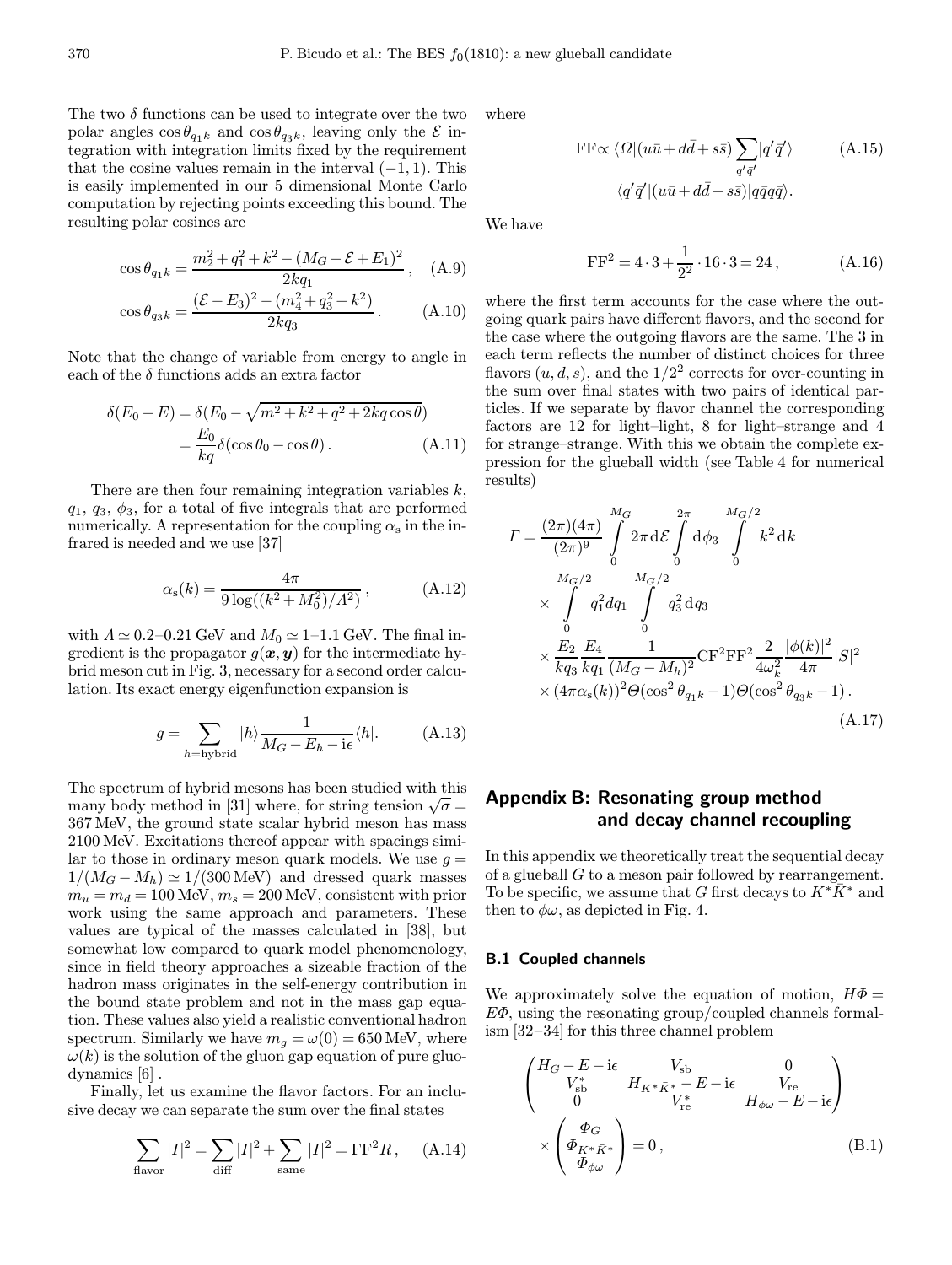where  $V_{sb}$  is the string breaking decay coupling between the glueball and the open flavor channel, and  $V_{\text{re}}$  is the rearrangement potential, coupling the latter to the  $\phi\omega$ channel. We now extract the glueball width  $\Gamma$  from the imaginary part of the resulting glueball energy/mass. Since  $H_G \simeq M_G = 1812$  MeV and from our computation of the total glueball width, it follows that  $V_{\rm sh}$  is at most of order 100 MeV. We can therefore diagonalize using perturbation theory to the leading order in  $V_{sb}$ ,

$$
\left[H_G - E - V_{sb}\left(\frac{1}{H_{K^* \bar{K}^*} - E - i\epsilon}\right) + \frac{1}{H_{K^* \bar{K}^*} - E - i\epsilon}V_{re}\frac{1}{H_{\phi\omega} - E - i\epsilon}\right) \times V_{re}^* \frac{1}{H_{K^* \bar{K}^*} - E - i\epsilon} + \cdots \left)V_{sb}^*\right]\Phi_G = 0,
$$
\n
$$
\left(H_{\text{eff}}(E) - \frac{i}{2}\Gamma(E) - E\right)\Phi_G = 0. \tag{B.2}
$$

Also using perturbation theory for  $V_{\text{re}}$ , we identify the imaginary part of the first potential term, to order  $V_{\rm sb}^2$ , as the partial decay width to  $K^*\bar{K}^*$ , while the contribution (for an open  $\phi\omega$  channel) to the imaginary part from the second term, to order  $V_{\rm sb}^2 V_{\rm re}^2$ , yields the partial decay width for  $\phi\omega$ . The same analysis can be used for other sequential decays, e.g.  $G \to \pi\pi \to \omega\omega$ .

In evaluating the string breaking and rearrangement potentials, we truncate the sum over intermediate hadron states to the ground state mesons in each channel  $c$  and employ harmonic oscillator wavefunctions,  $\phi_0^{\alpha_c}$ , having oscillator parameter  $\alpha_c$ . This yields the following separable potentials for string breaking:

$$
V_{\rm sb} = v_{\rm sb} | \phi_0^{\alpha_c} \rangle \langle \phi_0^{\alpha_c} | , \qquad (B.3)
$$

and rearrangement,

$$
V_{\rm re} = v_{\rm re} \left| \phi_0^{\alpha_c} \right\rangle \left\langle \phi_0^{\alpha_c} \right|, \tag{B.4}
$$

and the resulting partial widths,

$$
\Gamma_{K^* \bar{K}^*} = 2|v_{\rm sb}|^2 {\rm Im} [g_{K^* \bar{K}^*}(E)], \Gamma_{\phi \omega} = 2|v_{\rm sb}|^2 |v_{\rm re}|^2 {\rm Re} [g_{K^* \bar{K}^*}(E)] \times {\rm Im} [g_{\phi \omega}(E)] {\rm Re} [g_{K^* \bar{K}^*}(E)], \ng_c(E) = \langle \phi_0^{\alpha_c} | \frac{1}{M_c + \frac{q^2}{2\mu_c} - E - i\epsilon} | \phi_0^{\alpha_c} \rangle.
$$
\n(B.5)

Here  $M_c$  and  $\mu_c$  are the threshold energy and reduced mass for channel c. Because the glueball mass is near the channel thresholds, the real and imaginary parts of the channel Green functions,  $g_c(E) = a_c + ib_c$ , can be well approximated by

$$
a_c \simeq \frac{\int\limits_0^\infty \frac{e^{-\alpha_c^2 q^2}}{q^2} q^2 dq}{\int\limits_0^\infty e^{-\alpha_c^2 q^2} q^2 dq} = 4\alpha_c^2 \mu_c, \qquad (B.6)
$$

$$
b_c \simeq 4\alpha_c{}^3 \mu_c \sqrt{2\pi\mu_c} \sqrt{E - M_c}, \qquad (B.7)
$$

Table 6. Rescattering parameters

| $c \rightarrow$       | $\phi\omega$ | $\omega\omega$ | $K^*\bar{K}^*$ | $\rho\rho$ | ΚK   | $\pi\pi$ |
|-----------------------|--------------|----------------|----------------|------------|------|----------|
| $10^3 a_c (MeV^{-1})$ | 2.74         | 2.41           | 2.75           | 2.38       | 2.16 | 1.18     |
| $10^3b_c(MeV^{-1})$   | 0.57         | 2.35           | 0.96           | 2.40       | 3.51 | 1.20     |
| $\alpha_c^{-1}$ (MeV) | 804          | 804            | 804            | 804        | 603  | 483      |
| $\mu_c(MeV)$          | 443          | 391            | 446            | 385        | 248  | 69       |
| $M_c(MeV)$            | 1802         | 1564           | 1784           | 1540       | 994  | 278      |

and  $E = M_G$ . The partial decay widths are then

$$
\begin{split} \varGamma_{K^*\bar{K}^*} & = 2 |v_{\rm sb}|^2 b_{K^*\bar{K}^*} \,, \\ \varGamma_{\phi\omega} & = 2 |v_{\rm sb}|^2 |v_{\rm re}|^2 a_{K^*\bar{K}^*}^2 b_{\phi\omega} \,. \end{split} \eqno{\rm (B.8)}
$$

The only model dependent quantities are the potential strengths  $v_{\rm re}$  and  $v_{\rm sb}$ , but only one enters the ratio of the two partial decay widths. Because the vector mesons have the same oscillator parameter and the reduced masses  $\mu_c$ are similar, while the thresholds  $M_c$  differ for  $K^*K^*$  and  $\phi\omega$ , the ratio reduces to

$$
\frac{\Gamma_{\phi\omega}}{\Gamma_{K^*K^*}} = \left(v_{\rm re} 4\mu_{\phi\omega}\alpha_{\phi\omega}^2\right)^2 \sqrt{\frac{M_G - M_{\phi\omega}}{M_G - M_{K^*K^*}}}\,. \tag{B.9}
$$

The parameters used in our calculation are listed in Table 6. Notice that we did not compute the complete geometric series in (B.2). If the ratio, (B.9), is large, we need to sum the full geometric series in (B.2). However, the remaining terms of the series contribute the same factor for the decay to  $K^*\bar{K}^*$ , or to  $\phi\omega$ , and therefore the ratio is correct to all orders in  $V_{\text{re}}$ .

## B.2 String breaking

Because the ratio in (B.9) simplifies, we only list the flavors directly produced with string breaking. Notice that the same flavors are produced with a direct decay of the constituent gluons. Let us suppose that there are two string breakings producing two mesons. We assume that each string breaking creates a quark–antiquark pair in an approximately symmetric way, yielding an SU(3) flavor singlet

$$
u\bar{u} + d\bar{d} + s\bar{s}, \qquad (B.10)
$$

where we suppress spin and color notation. In the string breaking picture, the quarks will be separated, each to one of the two produced mesons. This is also necessary to ensure that each of the produced mesons is a color singlet (equivalent to having quark exchange between the two flavor singlet sources and the two produced mesons). Exchanging the first and third quarks (permutation operator  $P^{13}$ ) yields

$$
P^{13} | (u\bar{u} + d\bar{d} + s\bar{s}) (u\bar{u} + d\bar{d} + s\bar{s})\rangle
$$
  
= |u\bar{u}u\bar{u} + d\bar{d}d\bar{d} + u\bar{d}d\bar{u} + d\bar{u}u\bar{d}  
+ u\bar{s}s\bar{u} + s\bar{u}u\bar{s} + d\bar{s}s\bar{d} + s\bar{d}d\bar{s} + s\bar{s}s\bar{s}\rangle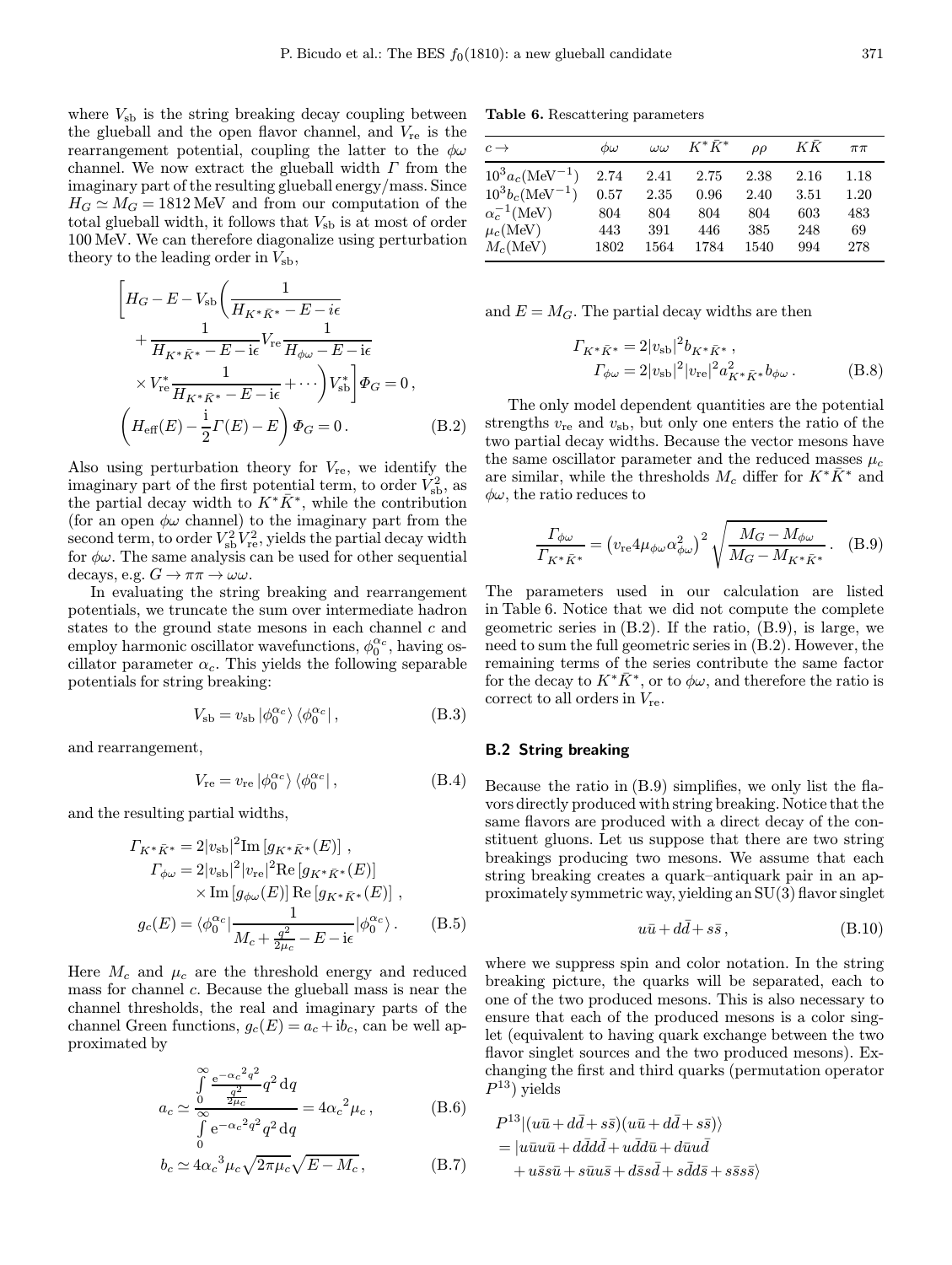$$
= \left| \frac{u\bar{u} + d\bar{d}}{\sqrt{2}} \frac{u\bar{u} + d\bar{d}}{\sqrt{2}} + \frac{u\bar{u} - d\bar{d}}{\sqrt{2}} \frac{u\bar{u} - d\bar{d}}{\sqrt{2}} + u\bar{d}d\bar{u} + d\bar{u}u\bar{d} + u\bar{s}s\bar{u} + s\bar{u}u\bar{s} + d\bar{s}s\bar{d} + s\bar{d}d\bar{s} + s\bar{s}s\bar{s} \right\rangle, \tag{B.11}
$$

with a similar result for the exchange of the second and fourth antiquarks  $(P^{24})$ .

Specializing to vector–vector production, nine different vector pairs are produced and (B.11) becomes

= 
$$
|\omega\omega + \rho^0\rho^0 + \rho^+ \rho^- + \rho^- \rho^+
$$
 (B.12)  
+  $K^{*+}K^{*-} + K^{*-}K^{*+} + K^{*0}\bar{K}^{*0} + \bar{K}^{*0}K^{*0} + \phi\phi\rangle$ ,

but no  $\omega\phi$  from string breaking. This explains why the offdiagonal Hamiltonian matrix element coupling this channel in (B.1) is zero and that  $\omega\phi$  can only be produced by rearrangement.

#### B.3 Rearrangement

In evaluating  $\Gamma_{\phi\omega}$  for the partial width ratio, (B.9), the normalized  $|K^*\bar{K}^*\rangle$  and  $|\omega\phi\rangle$  states are needed. The  $\omega\phi$ component is

$$
|\omega\phi\rangle = \left|\frac{u\bar{u} + d\bar{d}}{\sqrt{2}}s\bar{s}\right\rangle, \qquad (B.13)
$$

while  $K^*\bar{K}^*$  is given by

$$
|K^*\bar{K}^*\rangle = \left|\frac{K^{*+}K^{*-}+K^{*-}K^{*+}+K^{*0}\bar{K}^{*0}+\bar{K}^{*0}K^{*0}}{\sqrt{2}\sqrt{4}}\right\rangle
$$

$$
=\left|\frac{u\bar{d}d\bar{u}+d\bar{u}u\bar{d}+u\bar{s}s\bar{u}+s\bar{u}u\bar{s}}{\sqrt{2}\sqrt{4}}\right\rangle, \qquad (B.14)
$$

where the wavefunction normalization includes the meson– meson exchange,

$$
\langle K^* \bar{K}^* | 1 + P^{13} P^{24} | K^* \bar{K}^* \rangle = 1. \tag{B.15}
$$

Then the flavor rearrangement matrix element involving  $P^{13}$  quark–quark exchange is

$$
\langle K^{*+}K^{*-}|P^{13}|\phi\omega\rangle = \frac{1}{2}.
$$
 (B.16)

Notice that  $P^{24}$  antiquark–antiquark exchange produces exactly the same result. This also applies to the color and spin  $\times$  space rearrangement overlaps, so we only compute the  $P^{13}$  overlaps and include an additional factor of 2 to account for antiquark exchange.

The color rearrangement overlap is

$$
\langle 11|P^{13}|11\rangle = \frac{1}{3}.
$$
 (B.17)

For the space  $\times$  spin matrix element, using the graphical rules  $[39, 40]$ , a separable potential with strength v emerges,

$$
\langle \phi_0^{\alpha} \phi_0^{\alpha} | P^{13} | \phi_0^{\alpha} \phi_0^{\alpha} \rangle = v | \phi_0^{\alpha} \rangle \langle \phi_0^{\alpha} |.
$$
 (B.18)

Hence, only the hyperfine interaction,

$$
V_{SS} \frac{\lambda_i \cdot \lambda_j}{-16/3} \mathbf{S}_i \cdot \mathbf{S}_j \tag{B.19}
$$

contributes to the space  $\times$  spin rearrangement, and the potential v is proportional to  $V_{SS} \simeq 200$  MeV, obtained from [41]. To determine this constant we consider the specific overlap where both  $K^*\bar{K}^*$  and  $\phi\omega$  have a total spin 0. Coupling two vector mesons yields

$$
|00\rangle = \frac{|11\rangle|1-1\rangle-|10\rangle|10\rangle+|1-1\rangle|11\rangle}{\sqrt{3}}
$$
  
= 
$$
\left| \frac{\uparrow\uparrow\downarrow\downarrow + \downarrow\downarrow\uparrow\uparrow}{\sqrt{3}} - \frac{\uparrow\downarrow\uparrow\downarrow + \uparrow\downarrow\downarrow\uparrow + \downarrow\uparrow\uparrow\downarrow + \downarrow\uparrow\downarrow\uparrow}{2\sqrt{3}} \right\rangle
$$
, (B.20)

so that

$$
\langle 00|P^{13}|00\rangle_{VV\to VV} = -\frac{1}{2}.
$$
 (B.21)

An analogous calculation shows the recoupling of two pseudoscalars to give two pseudoscalars or two pseudoscalars to two vectors,

$$
\langle 00|P^{13}|00\rangle_{PP\to PP} = \frac{1}{2},
$$
  

$$
\langle 00|P^{13}|00\rangle_{PP\to VV} = -\frac{\sqrt{3}}{2}.
$$
 (B.22)

Only the intra-cluster contributions  $V_{13}$ ,  $V_{14}$ ,  $V_{23}$ ,  $V_{24}$  of the hyperfine potential need to be considered [42, 43], since the intercluster ones are already included in the meson mass calculation. Adding all intracluster contributions, the total space  $\times$  spin overlap contribution for this case is

$$
-\frac{3}{2}V_{SS}|\phi_0^{\alpha}\rangle\langle\phi_0^{\alpha}|.\tag{B.23}
$$

Then the resulting color  $\times$  flavor  $\times$  space  $\times$  spin overlap contribution for this case is

$$
-\frac{1}{2}V_{SS}|\phi_0^{\alpha}\rangle\langle\phi_0^{\alpha}|,
$$
 (B.24)

yielding the strength and sign for the rearrangement potential

$$
v_{\rm re} = -\frac{1}{2} V_{SS} . \tag{B.25}
$$

The value of  $\alpha$  is fixed by the rms radius,  $\langle r^2 \rangle$ , of the corresponding meson. For a Gaussian wavefunction

$$
\langle r^2 \rangle = \frac{\int_{0}^{\infty} dr r^4 e^{-r^2/\alpha^2}}{\int_{0}^{\infty} dr r^2 e^{-r^2/\alpha^2}} = \frac{3}{2} \alpha^2.
$$
 (B.26)

For the pion  $\langle r^2 \rangle^{1/2} \simeq 0.5$  fm, but this is anomalously large due to the light mass (in chiral perturbation theory it is divergent in the chiral limit). We use 0.4 fm for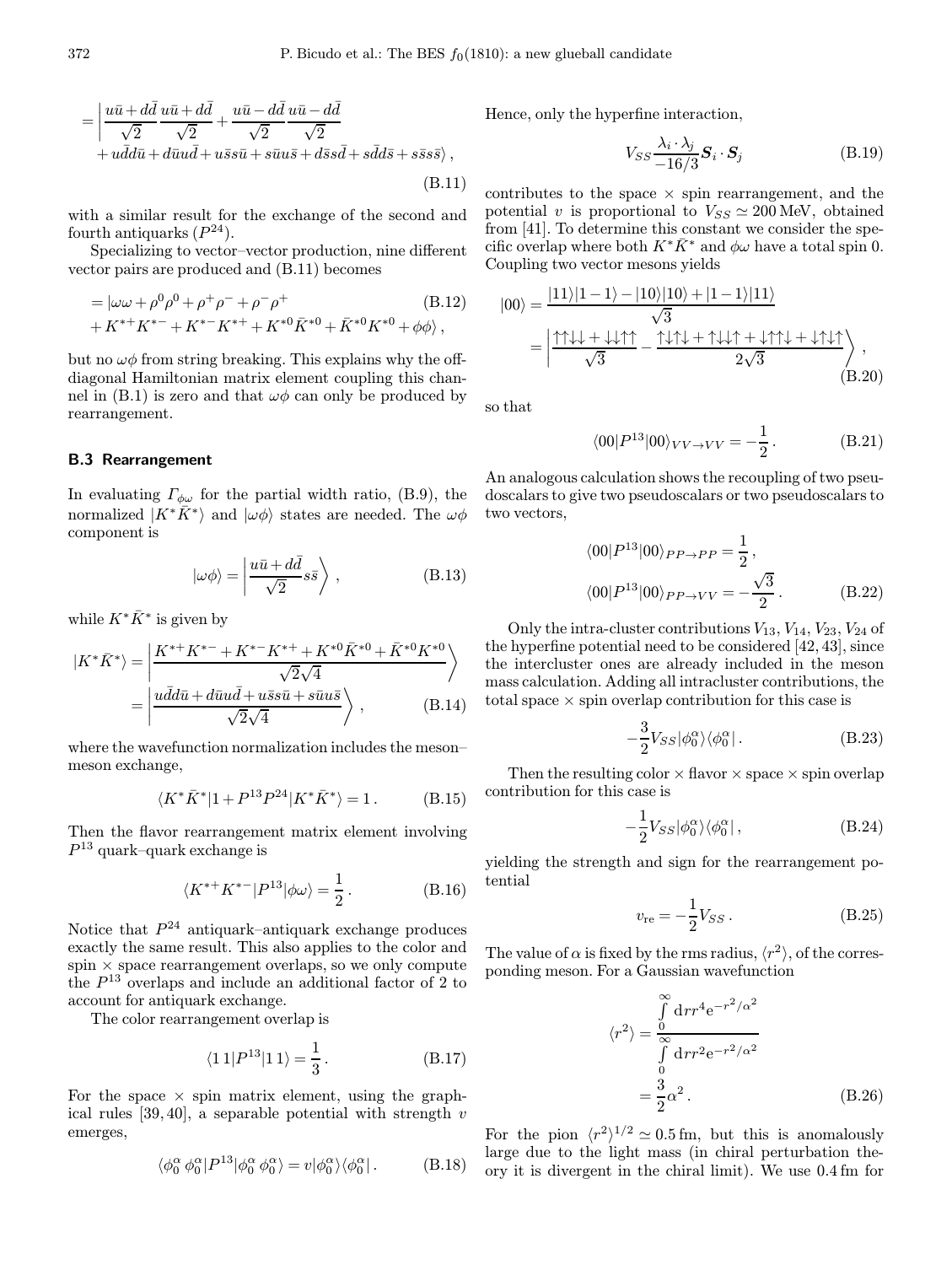kaons and 0.3 fm for all vector mesons. Converting to MeV<sup>−</sup><sup>1</sup>, Table 6 lists the oscillator parameters used for each channel.

## B.4 Mixing with conventional  $q\bar{q}$  mesons

The issue of mixing between conventional  $q\bar{q}$  mesons and glueballs, which certain studies [9, 10] have investigated, needs to be addressed; especially possible effects on calculated glueball widths from decays via quark wavefunction components. Here we argue, in the context of the Coulomb gauge quantum chromodynamics that inspires our model, that mixing is not a dominant mechanism but rather a correction to our study at the wavefunction level. We are currently performing a large-scale, detailed mixing investigation within our field theory approach that includes both quark and gluon Fock sectors without additional parameters and will report completed results in a future publication [44]. Here we present a simple mixing estimate.

Consider Fig. 5, which illustrates the most logical mechanism for a gg glueball to decay via quark mixing. This three step process entails  $g \to q\bar{q}$  production (step 1) followed by an intermediate hybrid meson proceeding to a conventional meson (step 2), which then connects to a  $q\bar{q}q\bar{q}$  two meson final state (step 3). The argument why conventional meson mixing should not change the width estimate substantially now follows.

In our model the final step (between steps 2 and 3,  $q\bar{q} \rightarrow q\bar{q}q\bar{q}$  involves two types of suppression depending upon intermediate meson state. The first type involves the ground state  $u\bar{u}$  and  $s\bar{s}$  mesons, which, using the same approach [30], are at 900 and 1250 MeV, far from the 1810 under discussion. The nearest conventional intermediate scalar meson state must therefore have 1 or more radial excitations, which (by the Sturm–Liouville theorem) have a node in their wavefunction producing significant wavefunction overlap cancellation. The second type of suppression is via large energy denominators (from perturbation theory) involving the remaining meson intermediate states having masses farther away from the 1.7 GeV unmixed glueball. Finally, the first two steps are governed entirely by the  $H_{qq}$  term of (A.1) and are thus much weaker, consistent with perturbation theory. The overall resulting multistep transition probability will therefore be suppressed.

We now examine and discuss previous conventional mixing schemes. Application of their use in scalar meson radiative decays can be found, for example, in [45]. Con-



Fig. 5. Steps necessary for a glueball to decay into a  $qq\bar{q}\bar{q}$  state by an intermediate conventional meson state

sider first the work by Lee and Weingarten [46], who performed a lattice computation yielding

$$
\begin{pmatrix} f_0(1710) \\ f_0(1500) \\ f_0(1370) \end{pmatrix} = \begin{pmatrix} 0.86(5) & 0.30(5) & 0.41(9) \\ -0.13(5) & 0.91(4) & -0.40(11) \\ -0.50(12) & 0.29(9) & 0.82(9) \end{pmatrix} \begin{pmatrix} gg \\ s\bar{s} \\ n\bar{n} \end{pmatrix}
$$
\n(B.27)

in conventional notation. It is very surprising that a state such as the  $f_0(1500)$ , with a branching fraction to  $K\overline{K}$ that is about about  $9\%$  (or a partial width of only 11 MeV) by current data, will be mostly composed of an  $s\bar{s}$  conventional wavefunction. Also surprising is: why should the  $f_1(1420)$ , which appears to be an excellent candidate for the  ${}^{3}P_1$  ss state, be lighter than the corresponding  ${}^{3}P_0$  ss, presumably near 1500 MeV, when established spin–orbit effects in charmonium yield the  ${}^{3}P_{1}$  to be higher than the  ${}^{3}P_{0}$ ?

Contrasting this, the phenomenological mixing analysis of Close and Kirk [47] yields a glueball mixed strongly among the three known scalar states,

$$
\begin{pmatrix} f_0(1710) \\ f_0(1500) \\ f_0(1370) \end{pmatrix} = \begin{pmatrix} 0.39(3) & 0.91(2) & 0.15(2) \\ -0.65(4) & 0.33(4) & -0.70(7) \\ -0.69(7) & 0.15(1) & 0.70(7) \end{pmatrix} \begin{pmatrix} gg \\ s\bar{s} \\ n\bar{n} \end{pmatrix}.
$$
\n(B.28)

While this mixture is able to explain the broad features of the branching fractions for the three states, it is at odds with theory by requiring a surprising gg "bare" (or unmixed) glueball mass smaller than the conventional  $s\bar{s}$ scalar meson, that is, below about 1450 MeV.

Therefore, the finding of a new state by the BES collaboration near 1800 MeV is indeed welcomed as it may ultimately resolve these issues.

We conclude with an estimate of the effect from mixing two quarkonium components with a "bare"  $G = gg$  glueball of mass 1810 MeV. Consider the two kaon decay mode of a mixed state. To understand the "bare" states we utilize the  $f_1(1420)$ , with a predominantly 50 MeV width to  $K\bar{K}^*$ . Correcting only for spin counting and phase space in the final state we find again a width of  $\Gamma_{s\bar{s}\to K\bar{K}} = 50$  MeV for the scalar decay. Presumably the  $n\bar{n}$  coupling to the kaon channel is about half of the corresponding coupling of the  $s\bar{s}$ . We then combine this result with a mixed coupling constant for the 1810 given by the first mixing matrix above  $(\text{top row}), g_{f0} = 0.86g_G + 0.30g_{s\bar{s}} + 0.41g_{n\bar{n}}$ . This yields an estimate for a mixed  $f_0(1810)$  decay to KK and the widths in Table 4 increase from 15 to 46 MeV (first column) and 60 to 100 MeV (second column). If there is destructive mixing interference the effect will be less. We note that the mixing correction is a modest increase (shift) in the widths by about 30 to 40 MeV as opposed to a percentage increase since we have also performed "toy" calculations with an artificially enhanced "bare" width and find again the same 30 to 40 MeV increase from mixing. Assuming a conservative constructive mixing scenario, with phases given by various analyses, it appears that this mixing is likely to increase the predicted bare glueball width but not dramatically.